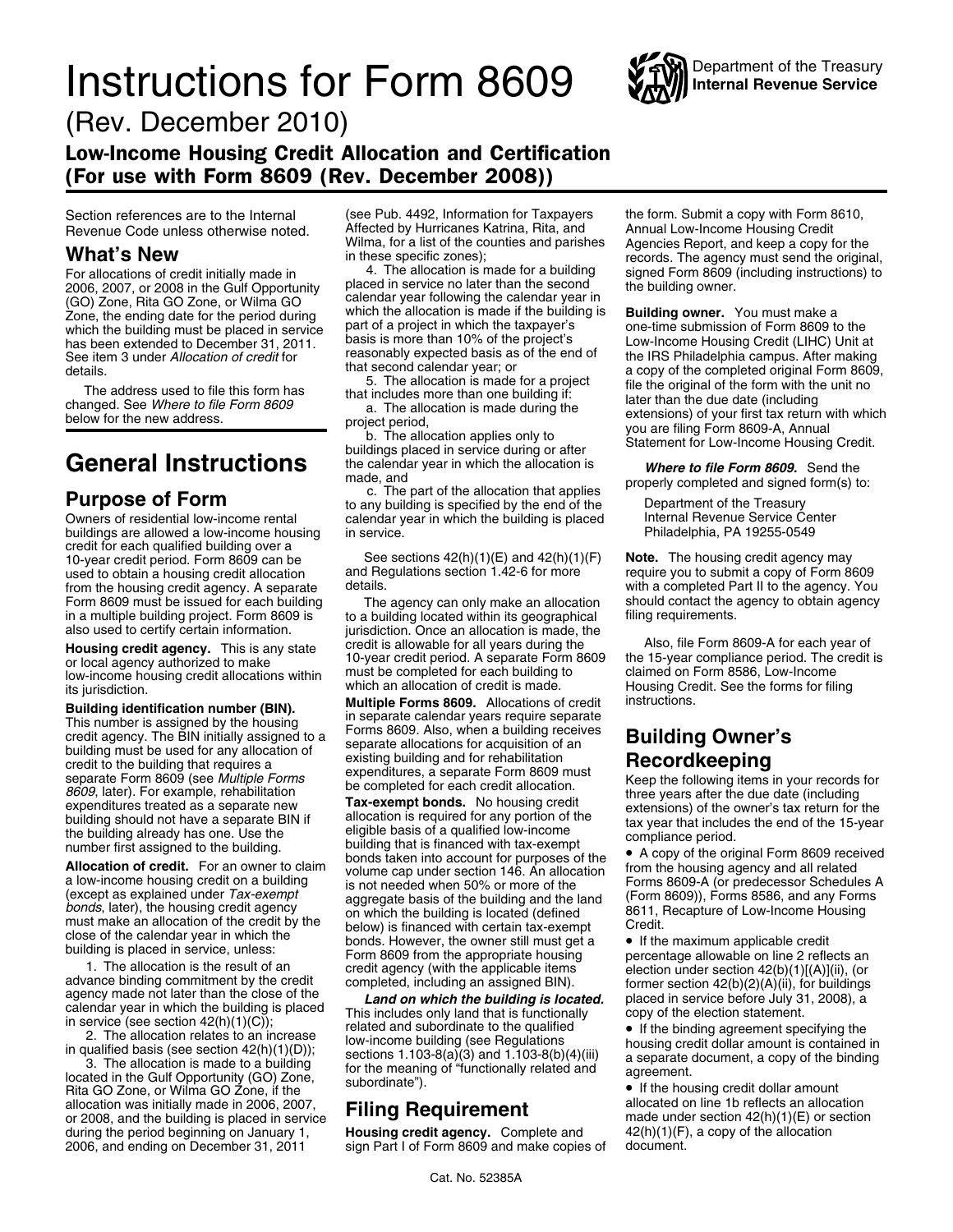amentes and expectation of low-income units<br>all entries and expection. For example, if there is a<br>change in the amount of initial allocation<br>change in the amount of initial allocation<br>before the close of the calendar year,

**Item A.** Identify the building for which this credit based on two-thirds of the credit Form 8609 is issued when there are multiple percentage allocated to the building.

housing credit agency is required to allocate *2008-106, 2008-49 I.R.B. 1239.* development area," Gulf Opportunity (GO)<br>only the amount necessary to assure project if an election was made under section **Zone**, Rita GO Zone

order to obtain the higher credit percentage.<br>
For allocations to buildings for additions *2008) for definitions of a qualified census*<br>
percentage for a month other than the *2008* For allocations to buildings for addit percentage for a month other than the For allocations to buildings for additions *tract and a difficult development area, and*<br>month in which a building is placed in to qualified basis under section 42(f)(3), do for other

service, the requirements of Regulations not reduce the applicable percentage even<br>section 1.42-8 must be met. The agency though the building owner may only claim a **Specific Instructions** section 1.42-8 must be met. The agency though the building owner may only claim and the stream and section 1.42-8 must keep a copy of the binding agreement. credit based on two-thirds of the credit must keep a copy of the binding agreement. credit based on two-thirds of the credit or the building.<br>The applicable percentage is published percentage allocated to the building. **Part I—Allocation of Credit** The applicable percentage is published<br> **Completed by Housing Credit** monthly in the internal Revenue Bulletin. For<br> **Completed by Housing Credit** move buildings that are not federally<br> **Agen** 

**CAUTION !** of allocation is the date the authorized<br>of allocation is the date the authorized<br>of allocation is the date the authorized<br>of the housing credit agency<br>of the first tax year of the credit period. For<br>completes, signs, and amount allocated to the building for each *housing credit agency determines that a* **Line 3b. Special rule to increase basis for** amount should equal the percentage on line *project feasibility. See section 42(m)*, the building is located in a high-cost 2 multiplied by the amount on line 3a. The *Regulations section 1.42-8(a)(4), and Notice* (i.e., " 2 multiplied by the amount on line 3a. The *Regulations section 1.42-8(a)(4), and Notice* (i.e.,"qualified census tract," "difficult

only the amount necessary to assure project<br>
fran election was made under section<br>
franchites, the agency<br>
can, to the extent permitted by the code and<br>
can, to the extent permitted by the code and<br>
regulations, lower the the date the building was placed in service.<br> **Buildings placed in service before** the mexisting between the test of the saibility. For **July 31, 2008.** Enter the maximum<br> **July 31, 2008.** Enter the maximum new buildings t than the applicable percentage published by A taxpayer may elect under section<br>the IRS.  $42(i)(2)(B)$  to reduce eligible basis by the<br>If an election was made under former proceeds of any tax-exempt obligation in proceeds of

to qualified basis under section 42(f)(3), do

Form 8609 is issued when there are multiple<br>
buildings **and the building**.<br>
Buildings **and** the same address (e.g.,<br>
Buildings **placed in service after July**<br>  $\begin{array}{ll}\n\text{Even B609} & \text{is issued when there are multiple}\n\end{array}$ <br>
ELDG. 6 of 8).<br> **Line 1a** 

**buildings in certain high-cost areas.** If the building is located in a high-cost area

**TIP**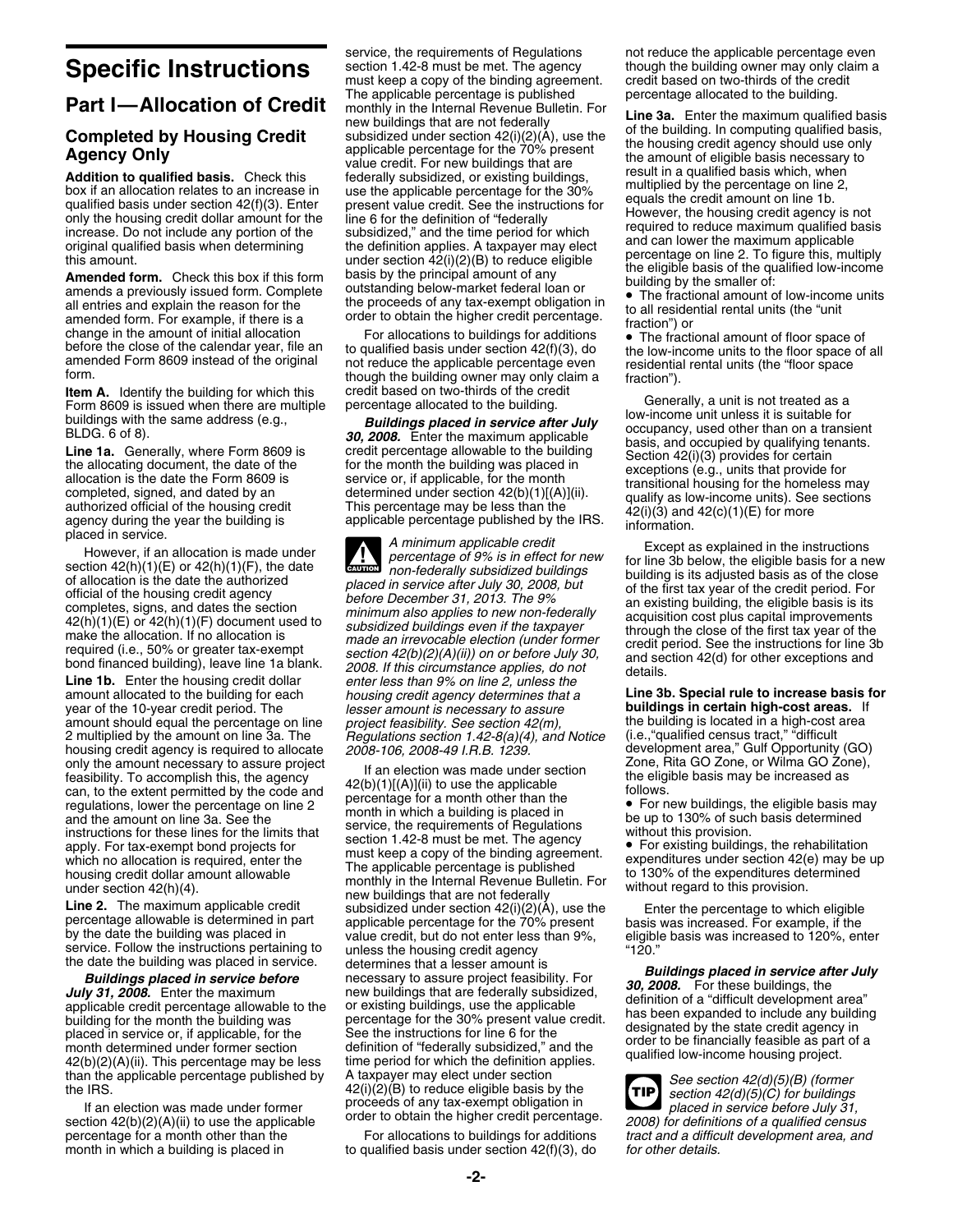# **Zone, and Wilma GO Zone.** The housing

eligible basis must be reduced by any operation. If a building is federally **July 31, 2008.** You must reduce the<br>federal subsidy which the taxpayer elects to subsidized, then box 6a or 6d must be eligible basis by the amou federal subsidy which the taxpayer elects to subsidized, then box 6a or 6d must be eligible basis by the amount of any fede<br>exclude from eligible basis. For buildings checked regardless of whether the taxpayer grant receiv exclude from eligible basis. For buildings checked regardless of whether the taxpayer grant received. Also reduce the eligit<br>placed in service before July 31, 2008, the has informed the housing credit agency that basis by placed in service before July 31, 2008, the has informed the housing credit agency that basis by the entire basis allocable to<br>eligible basis must also be reduced by any the taxpayer intends to make the election non-low-in eligible basis must also be reduced by any the taxpayer intends to make the election<br>federal grant received. For buildings placed under section 42(i)(2)(B) to reduce eligible federal grant received. For buildings placed under section 42(i)(2)(B) to reduce eligible average quality standard of the low-income<br>in service after July 30, 2008, the eligible basis by the proceeds of any tax exempt unit in service after July 30, 2008, the eligible basis by the proceeds of any tax exempt units in the building. You may, however, basis of these basis of these basis of these basis cannot include any costs financed with

existing building is determined separately **increased percentage increased percentage in Part II** — **First-Year** 

projects involving qualitied nonprofit **average quality standard of the low-income projects** involving qualitied nonprofit<br>
organizations. A qualified nonprofit<br>
organization must own an interest in the **the completion** an organization must own an interest in the **Example 19** By completing Part II, you are include a portion of the basis of these<br>project (directly or through a partnership) ertifying the date the building is the non-low-income

agency that the taxpayer intends to make Residential rental property may qualify **Line 8b.** Each building is considered a the election under section  $42(i)(2)(B)$  to for the credit even though part of the separate project under section  $42(g)(3)(D)$ reduce eligible basis by the principal amount building in which the residential rental units unless, before the close of the first calendar

basis of buildings in these specific zones if<br>the buildings were placed in service during<br>the period beginning on January 1, 2006,<br>and ending on December 31, 2011. For there is outstanding any tax-exempt bond<br>more informa **Note.** Before increasing eligible basis, the (directly or indirectly) for the building or its **Buildings placed in service before** eligible basis must be reduced by any operation. If a building is federally *Buly 31, 200* 

**Line 4.** Enter the percentage of the **before July 31, 2008.** Under section the building and hand on  $42(1)(3)$  (E) (E) buildings receiving and land on  $42(1)(3)$ . The average to basis of the building and jou elect to by ce

## housing credit ceiling for any calendar year **Completed by Building Owner With** by the entire basis allocable to can be allocated to projects other than **Respect to the First Year of the** non-low-income units that are above projects involving qualified nonprofit **Respect to the First Year of the** non-low-income average quality standa

**CAUTION !**

**Gulf Opportunity (GO) Zone, Rita GO** loan or the proceeds of any tax-exempt not include the cost of the nonresident rental **Zone, and Wilma GO Zone.** The housing obligation. credit agency may increase the eligible **Lines 6a and 6d for buildings placed** include the basis of common areas or tenant basis of buildings in these specific zones if **in service after July 30, 2008.** A building faciliti

federal grant proceeds.<br>**Line 6f for buildings placed in service** non-low-income units if the cost of any of<br>**Line 4** Foter the nercentage of the **before July 31, 2008.** Under section these units does not exceed by more th

**Note.** The placed-in-service date for an and process income is 50% or less of the area median proceeds, or any federal grant received,<br>**Note.** The placed-in-service date for an gross income.<br>existing building is determine

From the placed-in-service date of **Fart II—First-Year**<br>
From the placed-in-service date of **Fart II—First-Year**<br>
Separate new building.<br>
Separate new building.<br>
Separate new building.<br>
Separate new building. **Line 6.** Not more than 90% of the state federal grant. Also, reduce the eligible basis housing credit celling for any calendar year **Completed by Building Owner With** by the entire basis allocable to

meaning of section 469(hi)) in the proposition of the proposition of the proposition of the proposition of the control of the control of the control of the control of the control of the control of the control of the contr

of any outstanding below-market federal are located is used for commercial use. Do year in the project period (defined in section